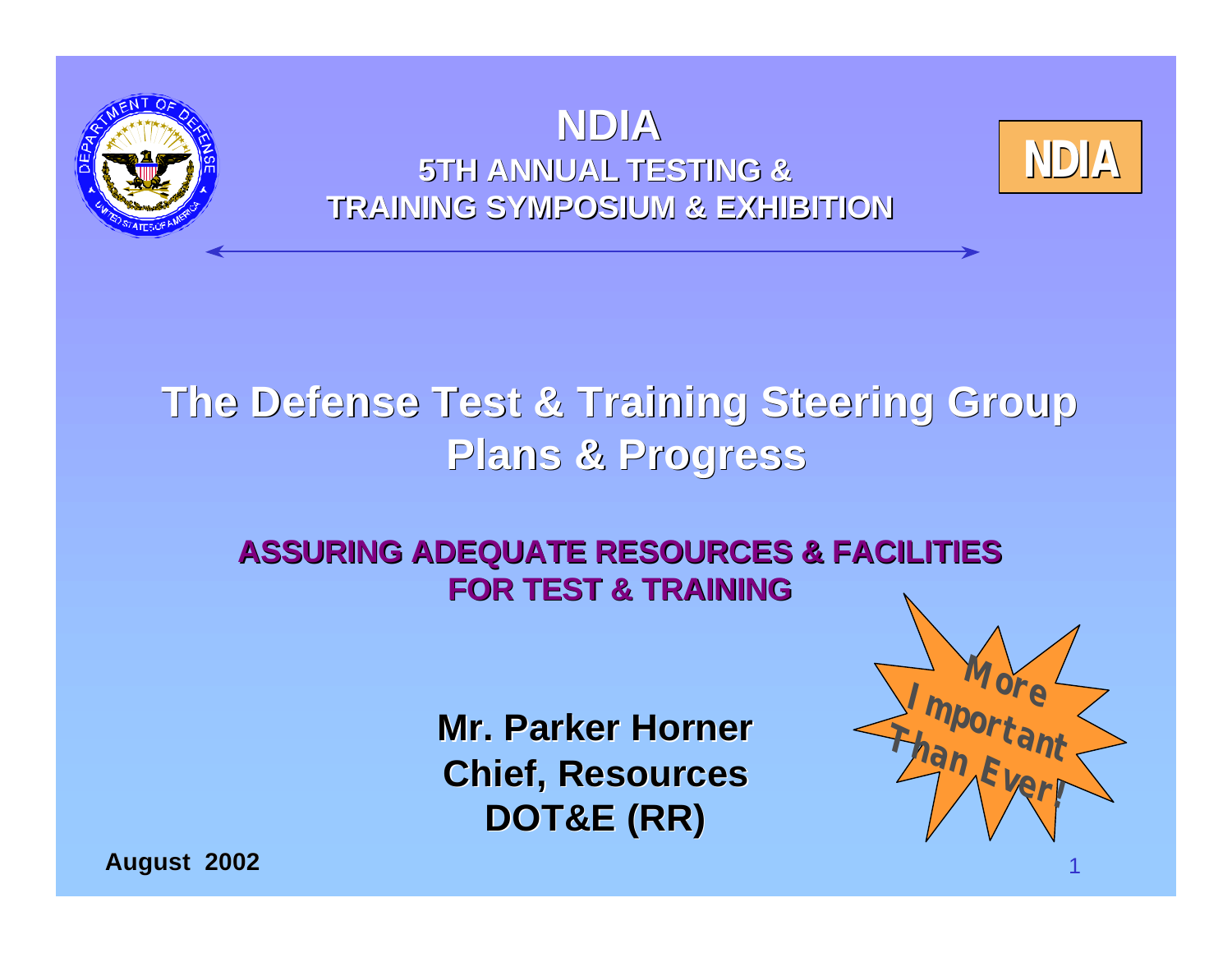

## **Test & Training Rest & Training Transformation**



- *Transformation…!* A FRONT BURNER initiative throughout OSD - including USJFCOM, JCS, and Services
	- DPG/QDR
	- FY-04 POM
- Big test and training implications
	- Will require live and synthetic exercises for test, experimentation, and training
- Linking ranges will be a primary option to satisfying emerging test & training strategies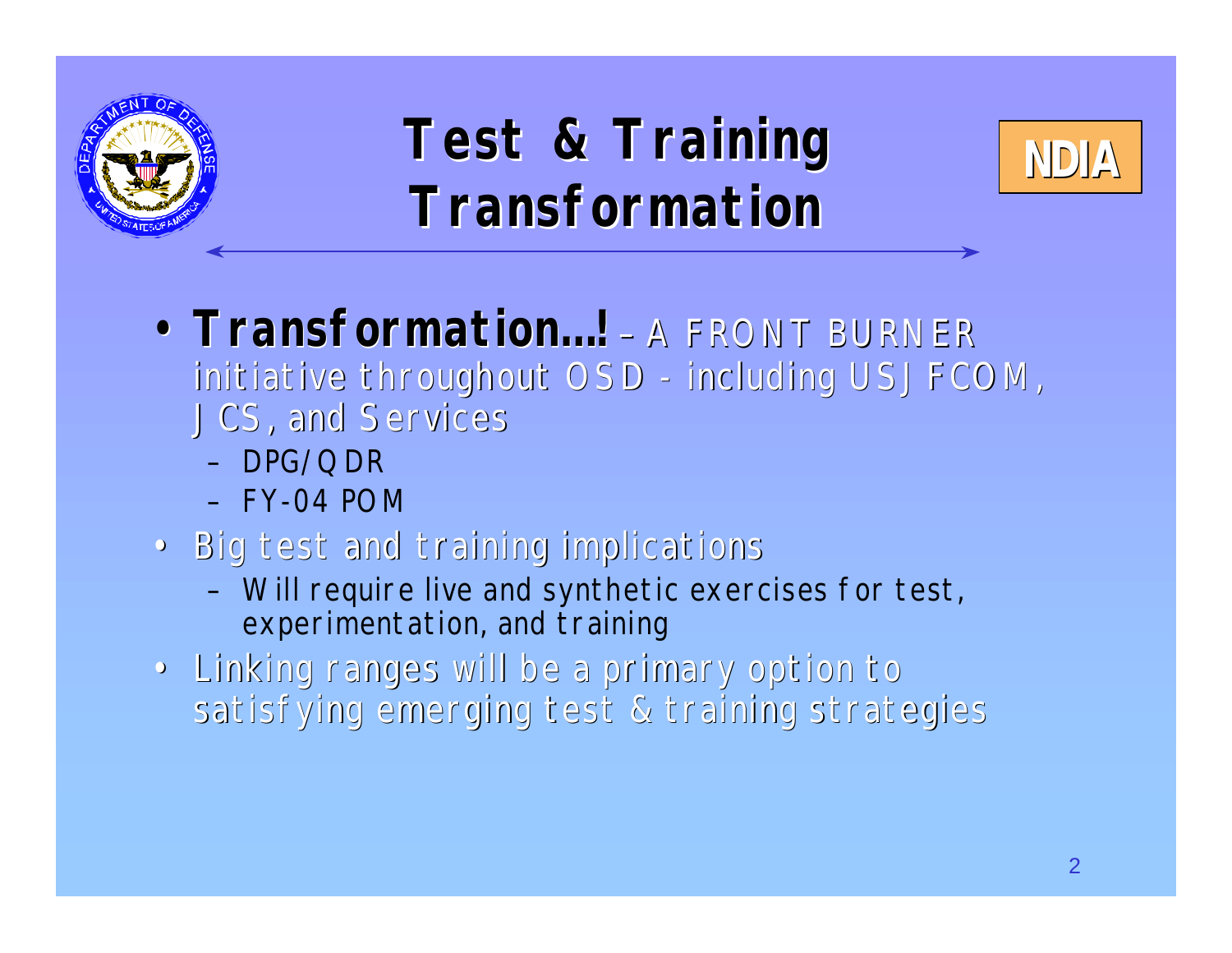

# **Why Test & Training FINDIA Transforming**



#### **Network Centric Warfare**

- Test & training for Network Centric Warfare (NCW) requires:
	- Networked ranges
	- Live/simulated fused sensor-shooter inputs
	- Simulation-supported communication networks
	- Command & Control integrated with force training
- Drivers:
	- Robust interoperability testing capabilities needed
	- New requirements for joint and interoperability training of JTF units
	- Urban Operations require new infrastructure
		- Larger Scale
		- **Diversified**
- – *Combined Arms Capable*
- – *Pervasive, basic through advanced*

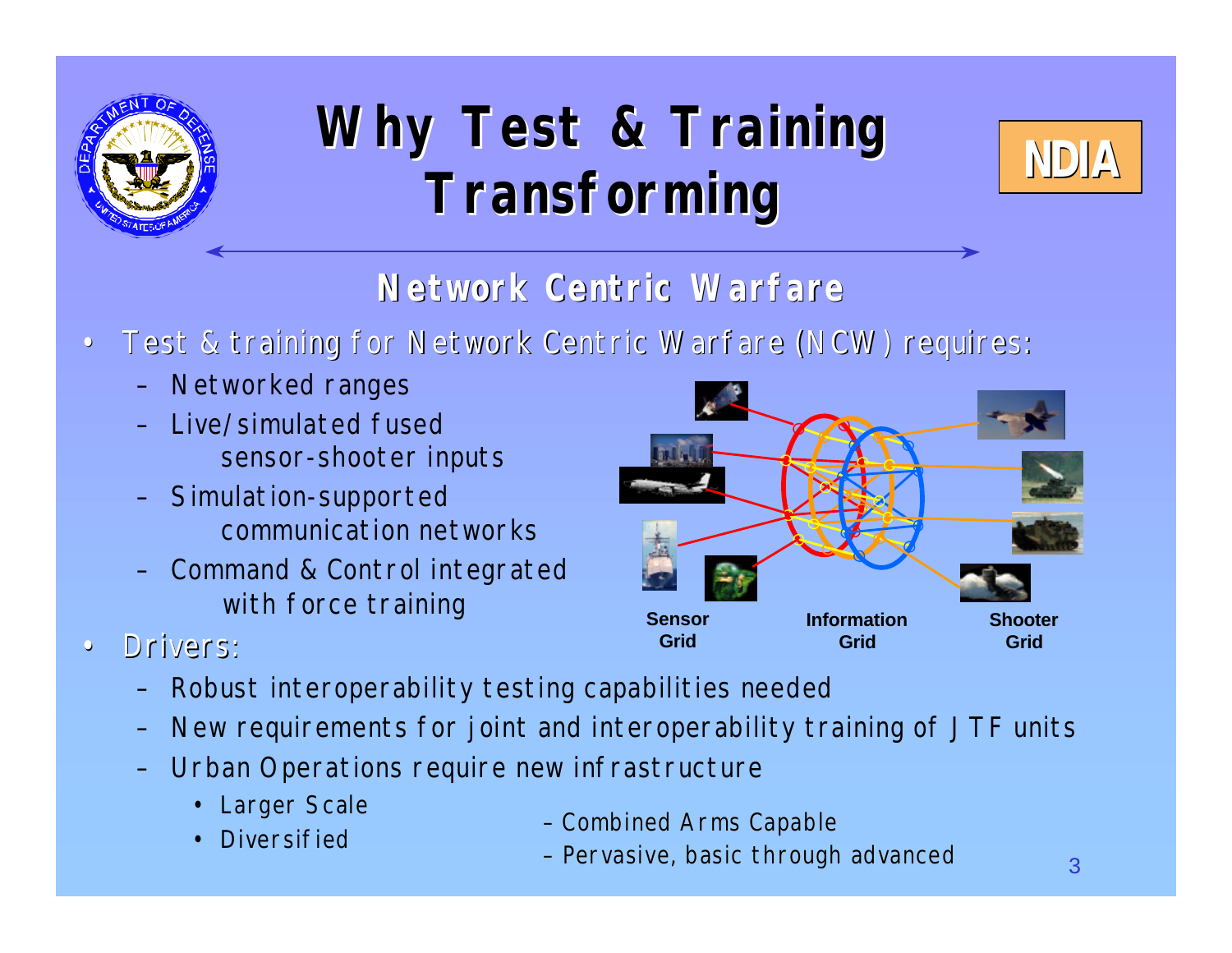

# **Transformation Resource & Facility Topics**



- **T&E Modernization Planning**
- **Interoperability Test Bed**
- **JDEP in support of T&T needs**
- **Training Transformation… JNTC**
- **Embedded Instrumentation for Testing & Training**
- **Cooperative Budget Initiative**
- **Range Sustainability**
- **JTTRR**
- **Testing & Training for Homeland Defense**

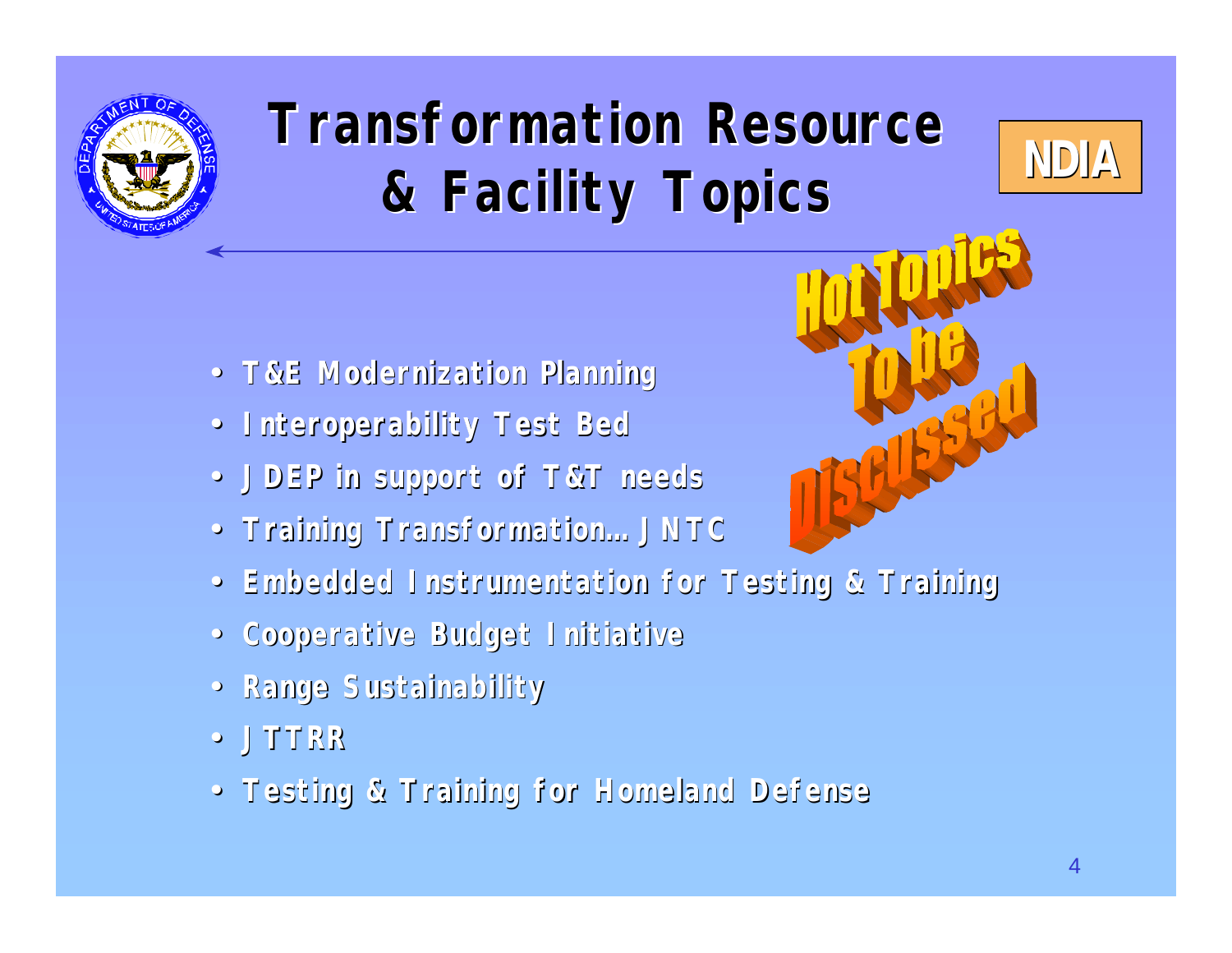

# **T&E Modernization NDIA**



ßEnsure test and evaluation practices support ßEnsure test and evaluation practices support rapid development and fielding of new weapon rapid development and fielding of new weapon systems systems

ßEnsure test policies, procedures and their ßEnsure test policies, procedures and their implementation satisfactorily address all acquisition implementation satisfactorily address all acquisition processes including evolutionary acquisition. processes including evolutionary acquisition.

ßModernize the Department's test infrastructure so ßModernize the Department's test infrastructure so that it is capable of supporting affordable, adequate that it is capable of supporting affordable, adequate testing while leveraging investments in joint training testing while leveraging investments in joint training ranges. ranges.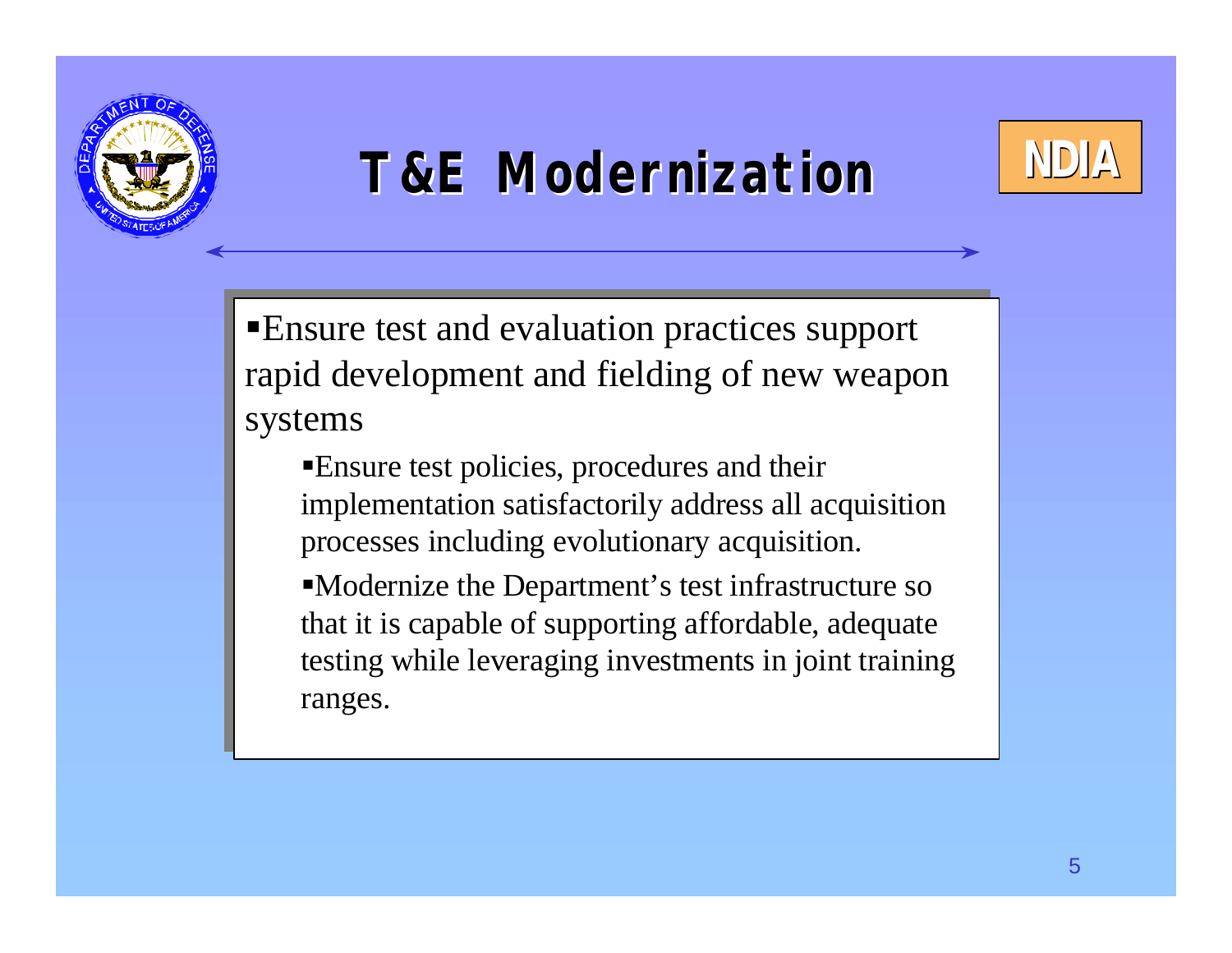

# **T&E Modernization** MDIA **Congressional Approach**



- Current SASC Language would:
	- Establish a Test and Evaluation Resource Enterprise under the DOT&E to "manage all funds available to the Department of Defense for the support of investment in, operation and maintenance of, development of, and management of the test and evaluation facilities and resources of the Major Range and Test Facility Base."
	- Transfer substantial FY2003 program funding to the Enterprise to increase institutional funding such that the User pays only direct costs of testing
	- Increases CTEIP funding
	- Establish a single financial management and accounting system for all T&E facilities
- Services are opposed to this language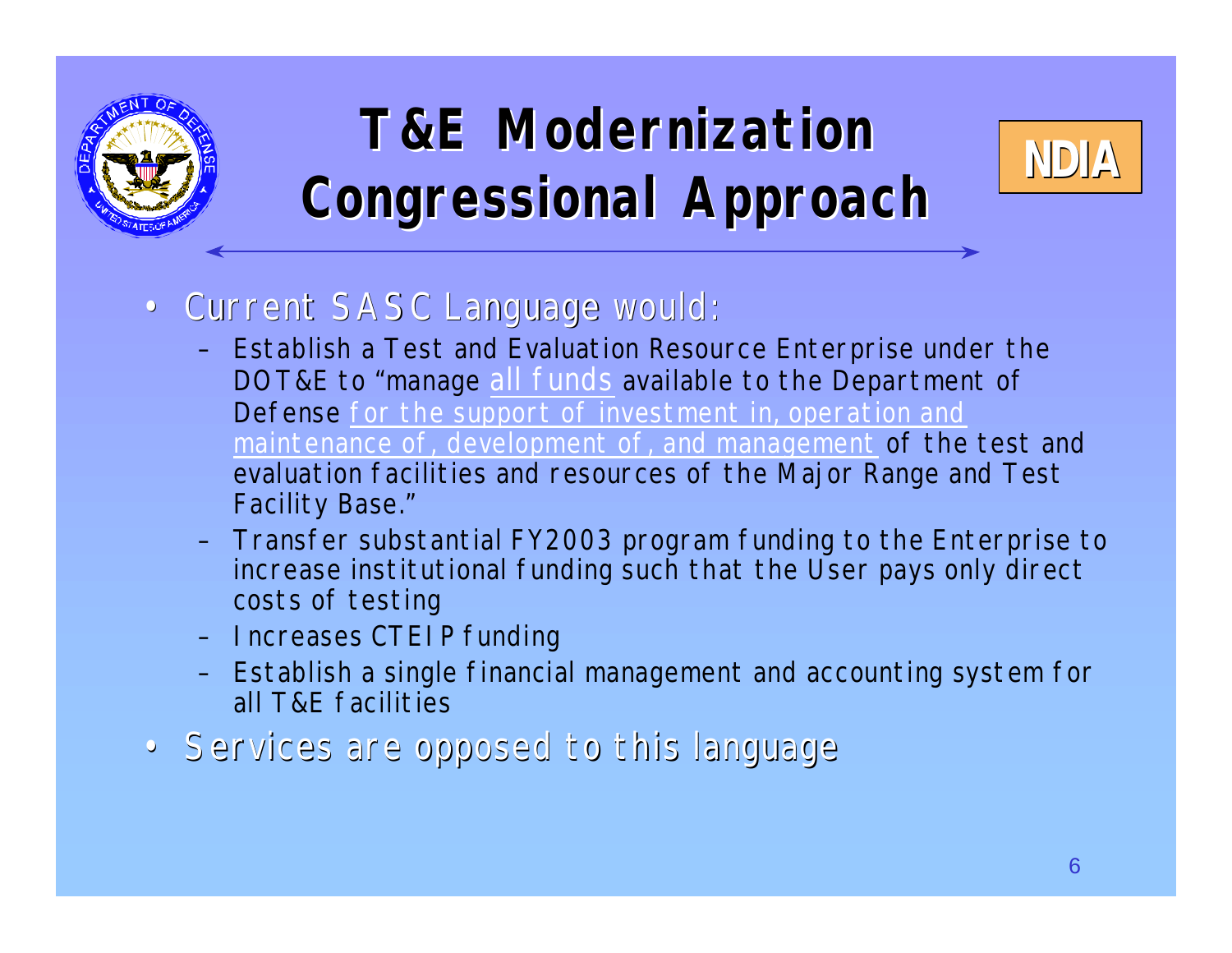

# **Interoperability Testbed Attributes**



### • Flexible infrastructure

- Interoperable set of government and contractor nodes
- HWIL/SWIL systems and applications
- Common environment simulators/stimulators
- Assured inter-facility connectivity (wideband, fixedlocation network, tactical)
- Mix of simulation and real-world systems
- Cadre of technical support
- Customer friendly
	- Customized for different users and mission areas
	- Joint contribution
	- Easy to arrange for services/support

**Provide incentives for user participation**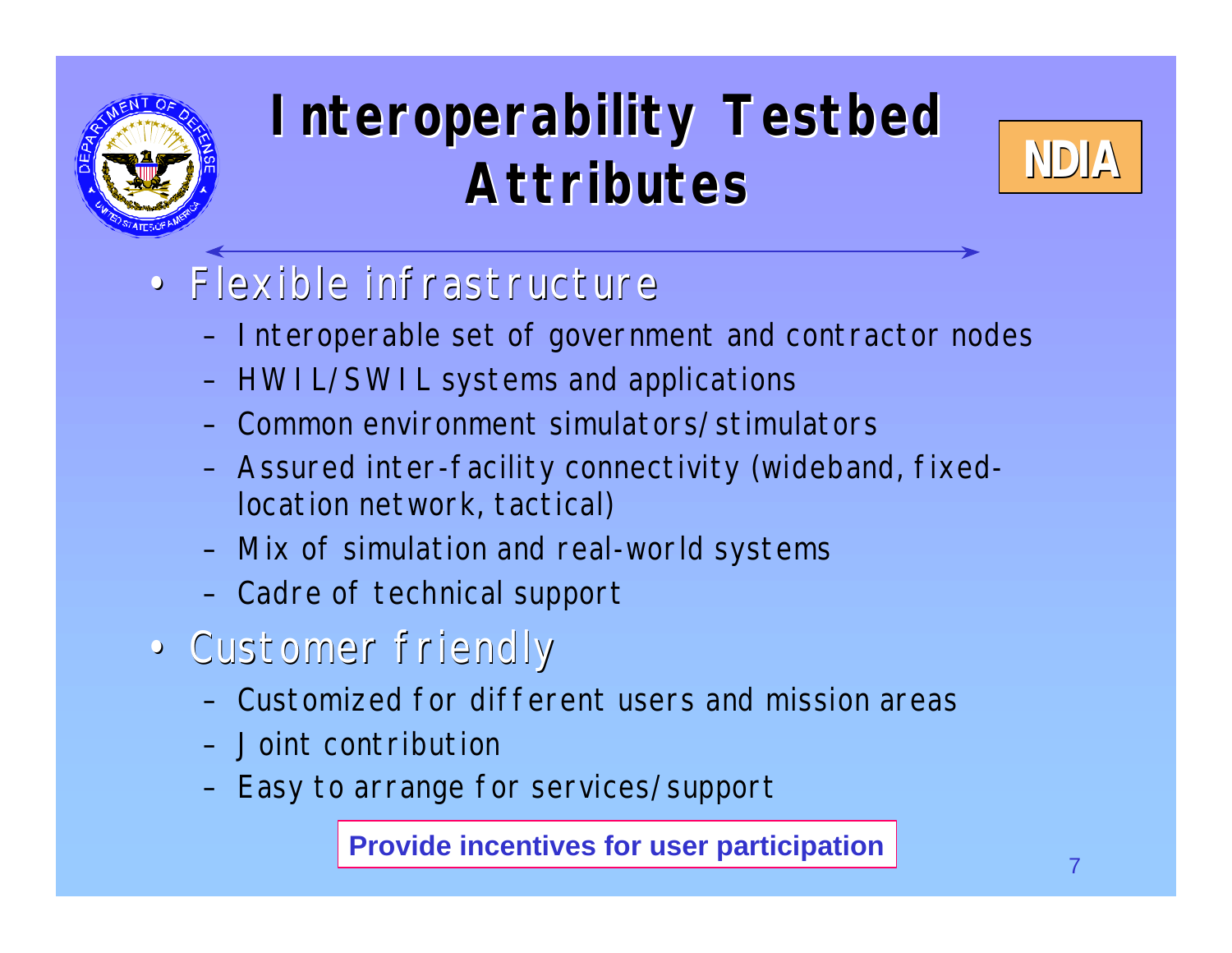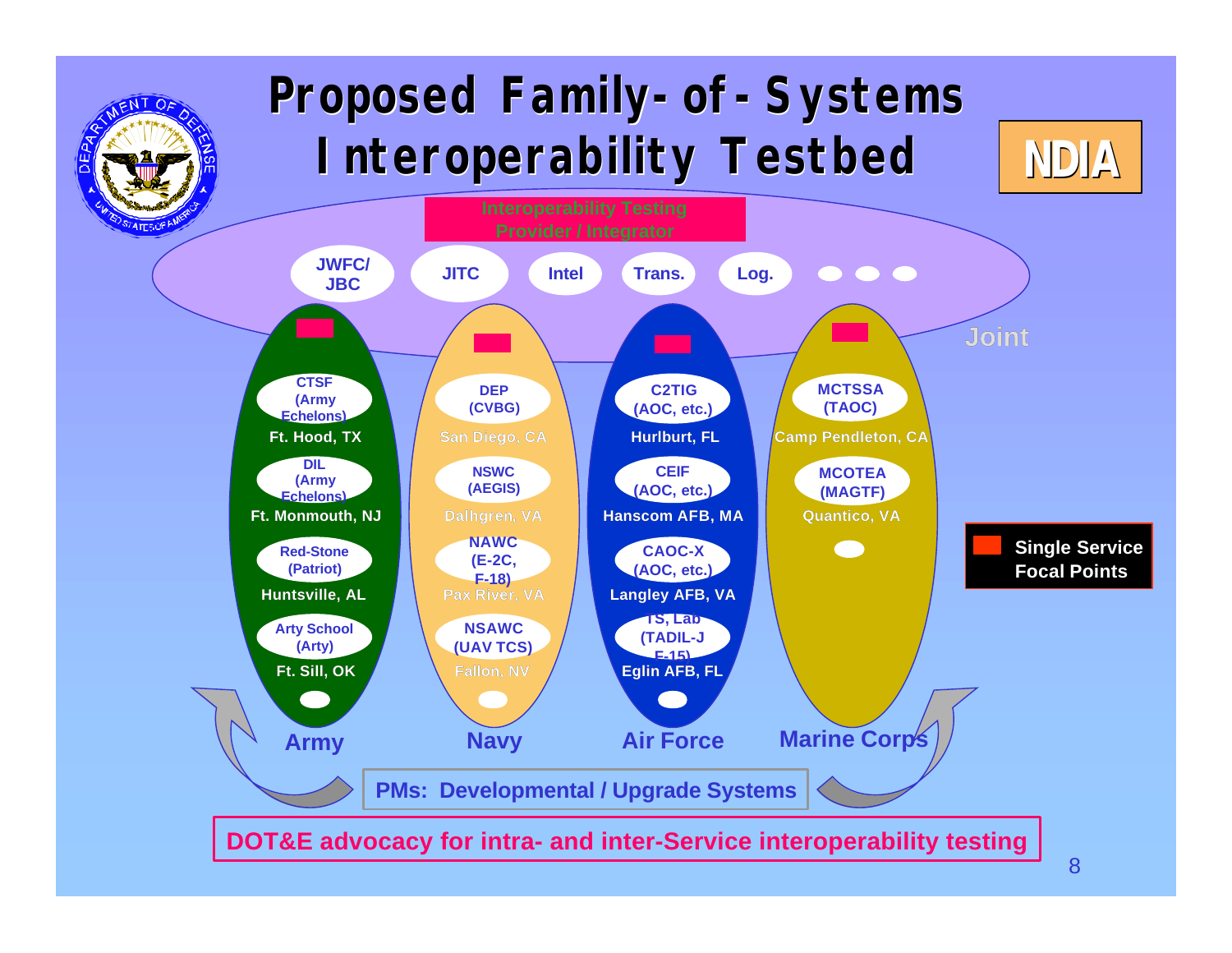

# **Joint Distributed WDIA Engineering Plant (JDEP)**



- DOD / Service-funded initiative to support Test & Training needs in knowledge-centric warfare – Based on JTF interoperable system capabilities.
- Will facilitate replication of joint operational environments through the use of existing distributed instrumentation capabilities across DOD and industry
	- Creating a true DOD enterprise infrastructure to support developers, testers, and warfighters in addressing mission area interoperability issues.

"JDEP is designed to improve the "JDEP is designed to improve the interoperability of weapon systems and platforms through rigorous testing and platforms through rigorous testing and evaluation in a replicated battlefield evaluation in a replicated battlefield environment. " environment. "

 **DPG Update FY 2002-2007, Guidance, DPG Update FY 2002-2007, Guidance, p.112 p.112**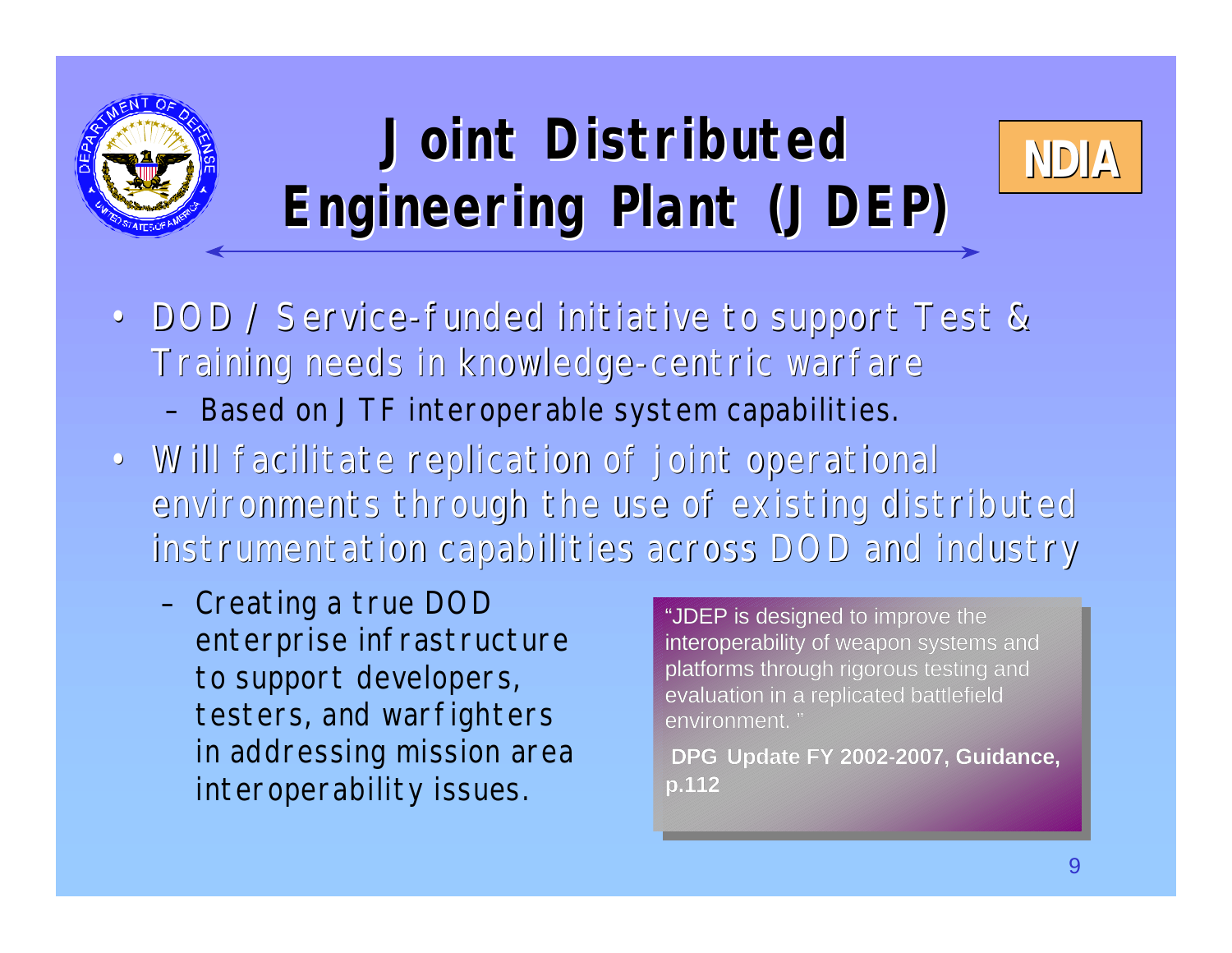

# **NDIA JDEP POM FY04 – 09 Approach**



- Meet needs of Developers, Testers, and Warfighters for an integrated, System-of-Systems environment
- Centrally fund a network to interconnect existing Service and Agency capabilities (systems, labs, etc)
- Centrally fund common, reusable, standards-based tools and equipment (gateways, scenarios, data collection and analysis software, leveraging FI 2010 / TENA, etc)
- Provide funding to Services to conduct SoS events
- Provide support for event planning and conduct for user events as prioritized by JDEP Board of Directors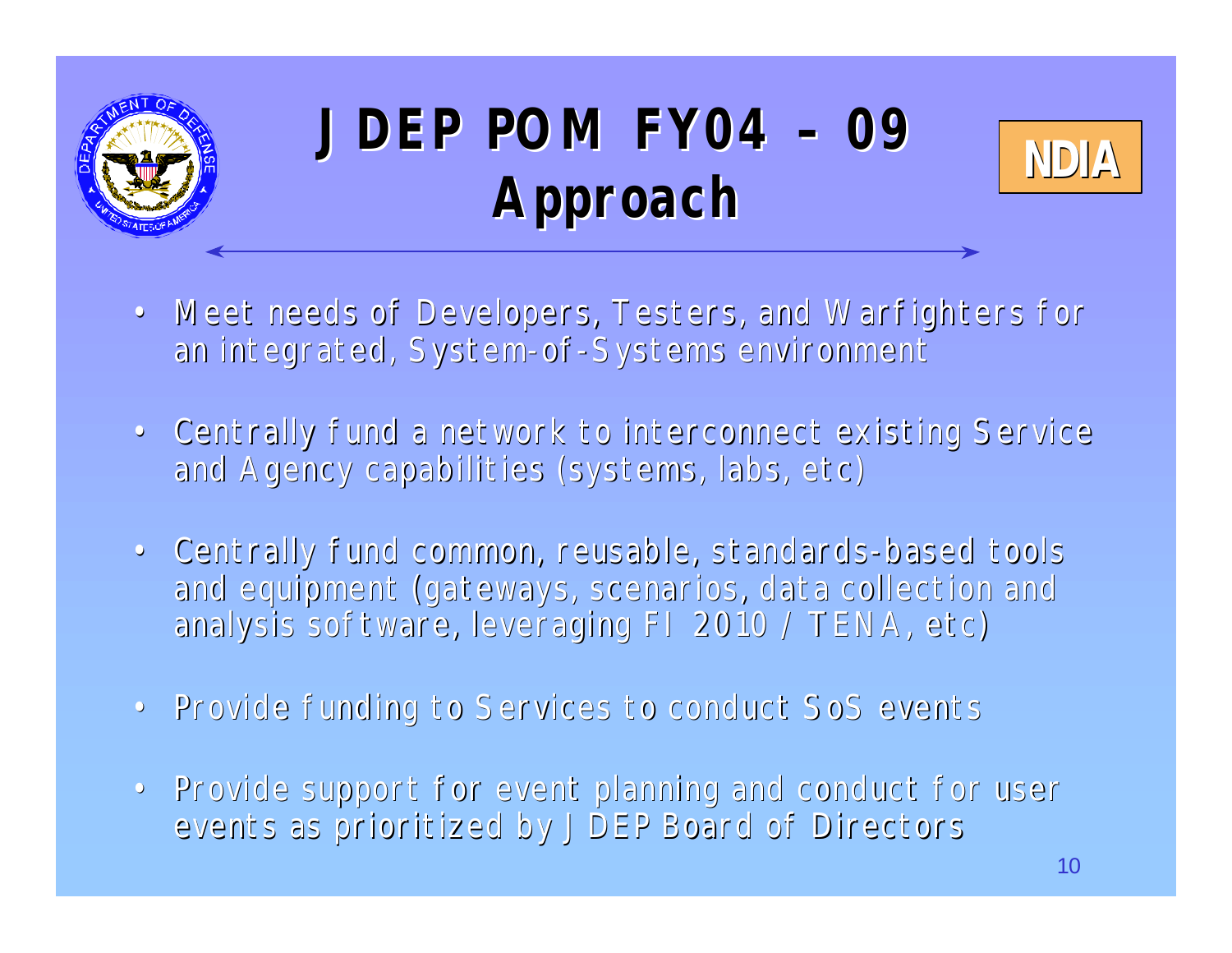



- USD (P&R), CJCS, Services, make recommendations for developing a Joint and interoperable training capability that includes an effective mix of simulated and live operations. Address:
	- The need for a Joint National Training Center (JNTC)
		- Level of training to be accomplished
		- Live training against an adaptive adversary represented by a dedicated Joint opposing force
		- Opportunities for building on existing capabilities at Service training centers and ranges
		- (Expanded to include Test ranges)
- Address issues in the FY 04-09 program. Include recommendations on the balance between Service and Joint training requirements.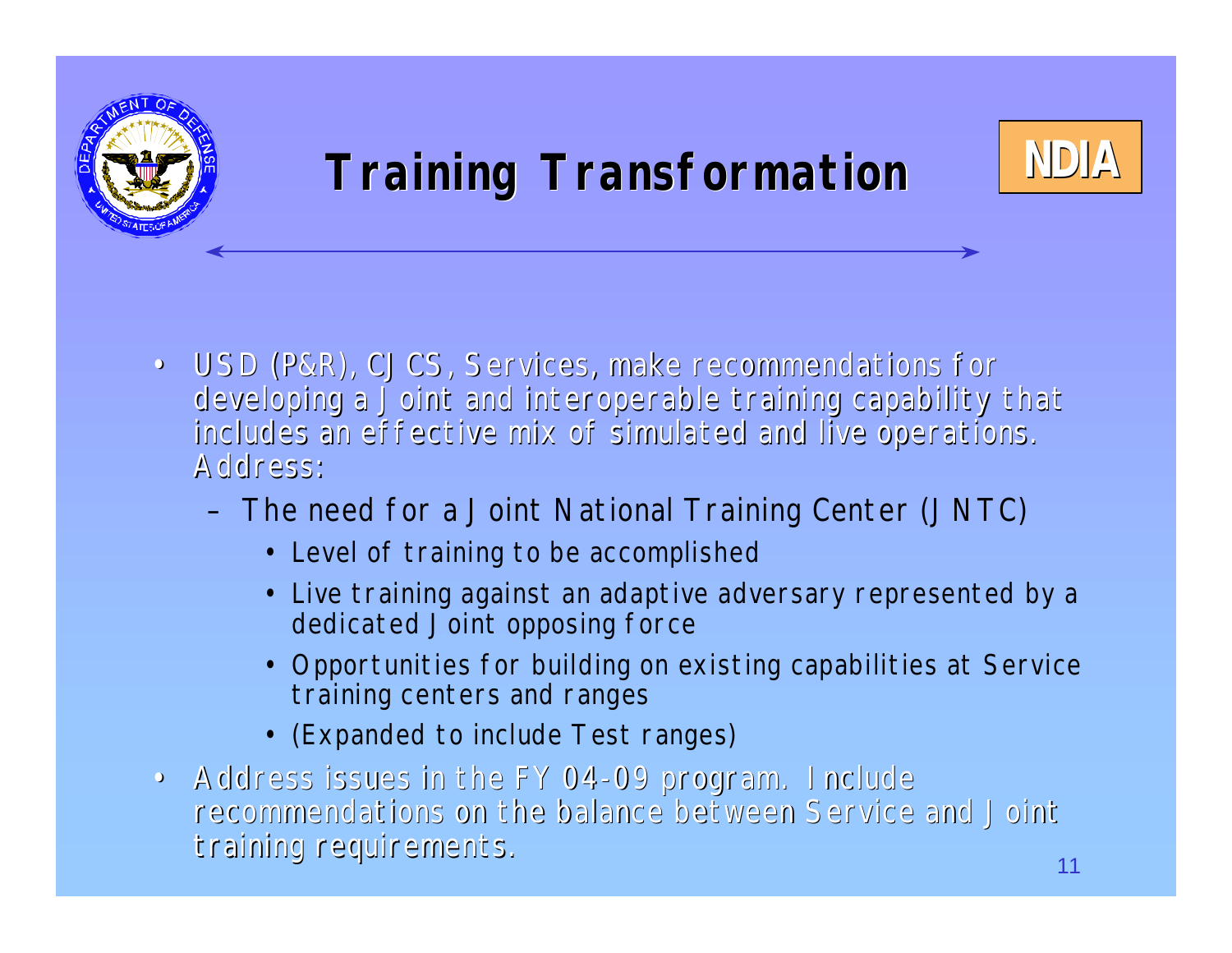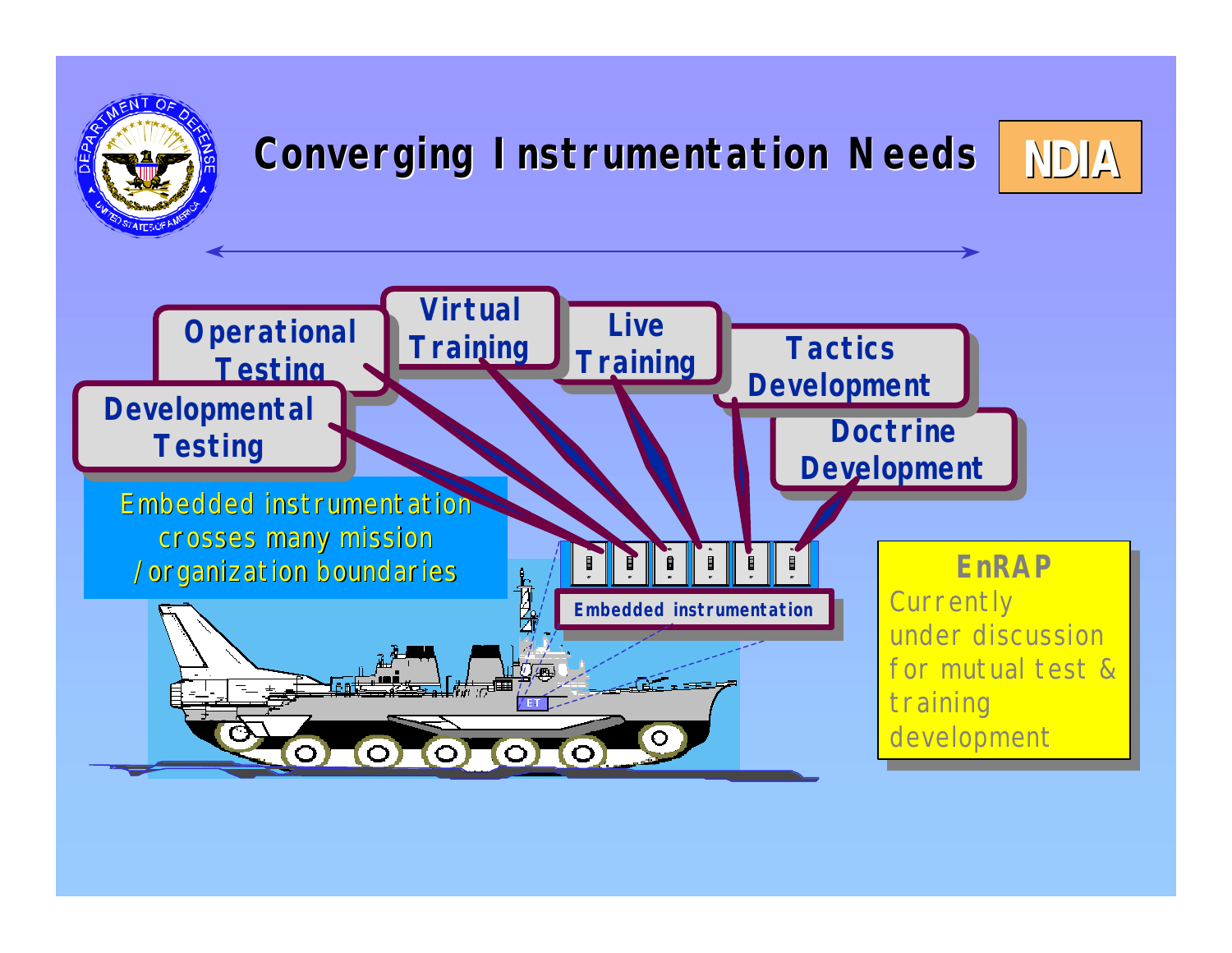

# **Cooperative** MDIA **Budget Initiative**



- POM Programs with overlapping equities:
	- T&E Modernization
	- Interoperability Test Bed
	- JDEP
	- JNTC
- Series of meetings to avoid creating POM 04 stovepipes and coordinate / leverage commonalities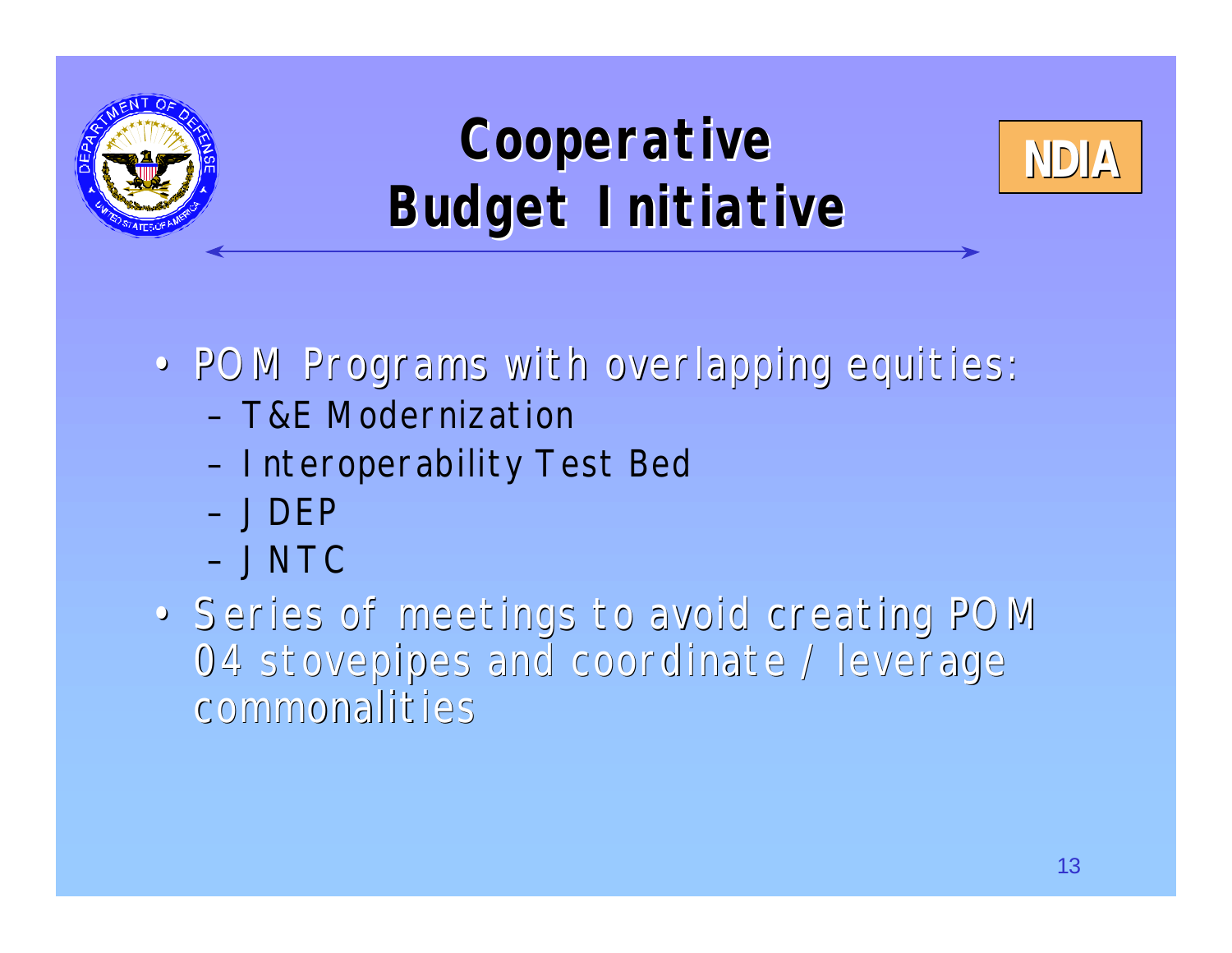

## **Homeland Defense** NDIA



- Within DoD… DOT&E lead for related Homeland Defense test requirements
	- Requirements not fully defined
	- Need to assess technological & functional capabilities with respect to new, emerging asymmetric threats
		- **Technologies**
		-
		-
		-
		-
		-
		-

- 
- 
- 
- 
- 
- 
- 
- Anticipate this area becoming a rapidly growing concern!!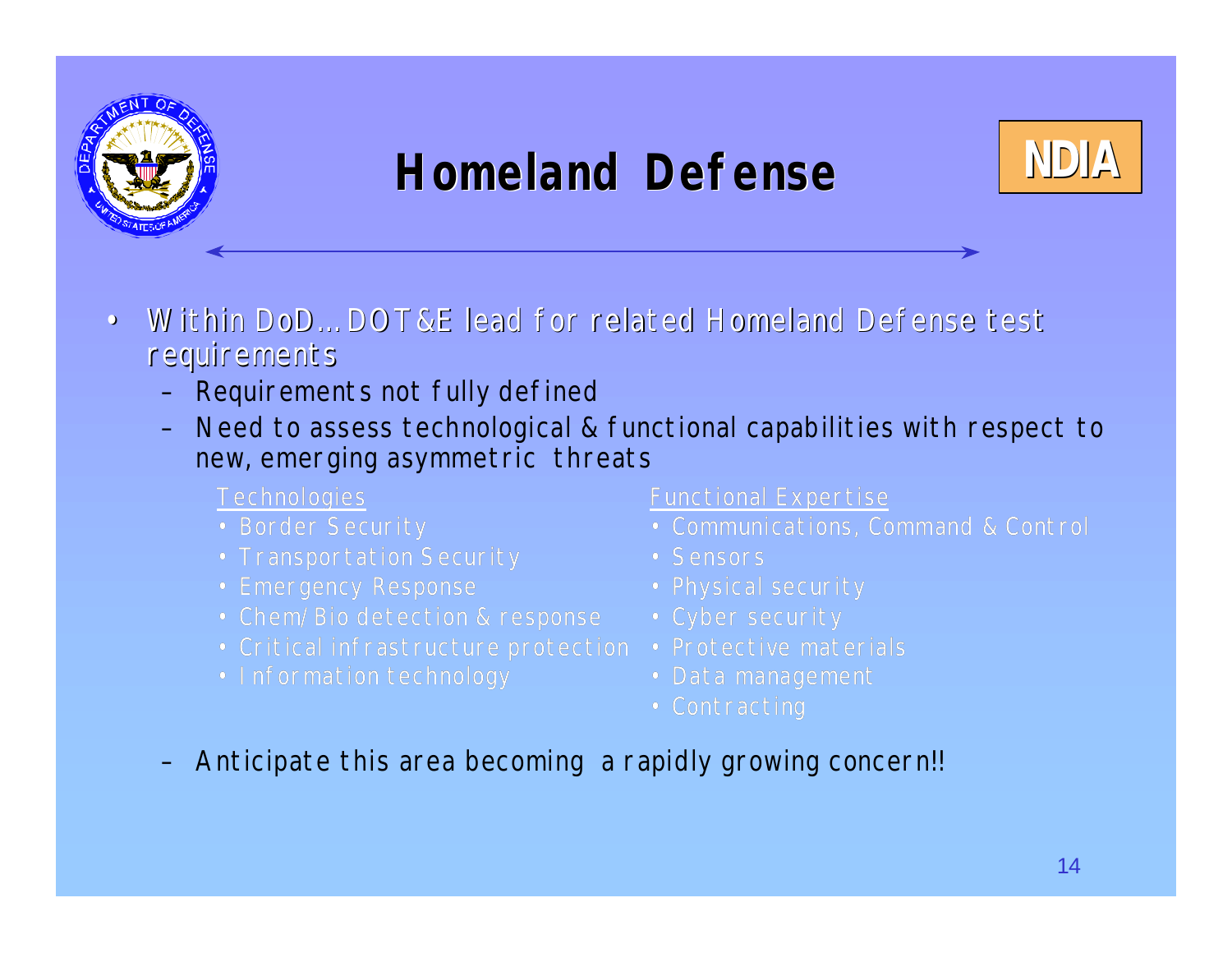## **JTTRR - Common Approach to Instrumentation Investment**



- Reflect the 15 Year Instrumentation Investment Plans for T&T Range Development
	- Modernize to Common Instrumentation Systems as Appropriate
	- Strengthen Common Test and Training Threads
	- Compatible Test and Training Foundation (Interoperable, Reusable, Sharable)
	- Integrate Live and Virtual Test and Training Instrumentation Systems where sensible
	- Provide flexible approach that can adapt to the management style of each Service/community
	- Address other T&T partnering concerns
		- Range Cooperatives, Common Architectures

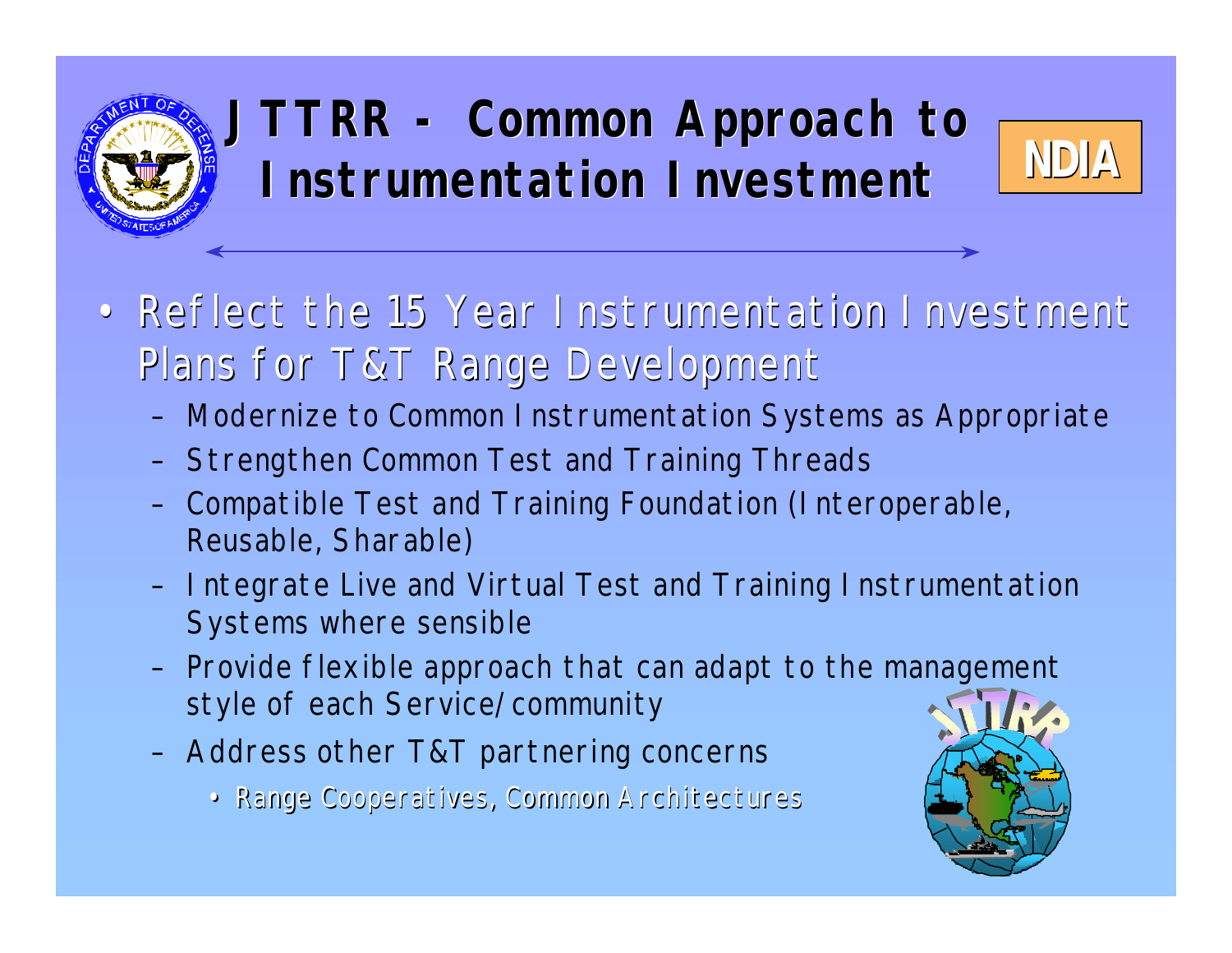

# **JTTRR Roadmaps\* Updated Fall 2001**



- TSPI
	- Air
	- Ground
	- Sea



- Targets
	- Rotary Wing
	- Seaborne
	- On-Board Scoring
	- Supersonic
	- Full Scale Aerial (Fixed Wing)
	- Subscale Subsonic
	- Target Control
	- Aerial Tow
	- Anti-Radiation Missile
	- Mobile Ground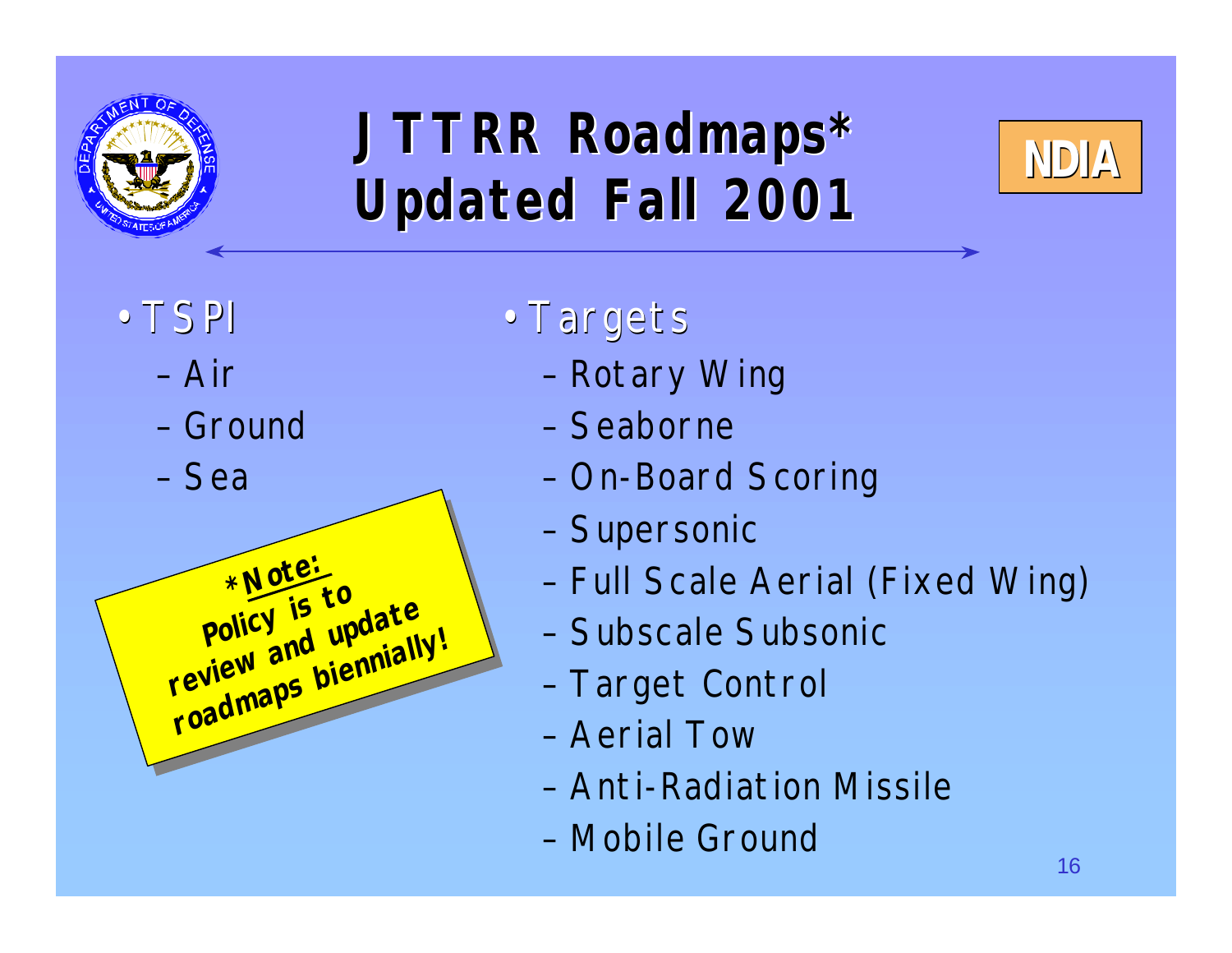

# **The JTTRR's Future MDIA**



- Continued Roadmap Development
	- Added Categories/Domains
- Linkage to Test Resource Master Plan (TRMP)
	- Potential use of common database and single data call (T&E)
	- Merging JTTRR and T&E Investment Cycle **Schedules**
- Linkage to Strategic Planning Activity

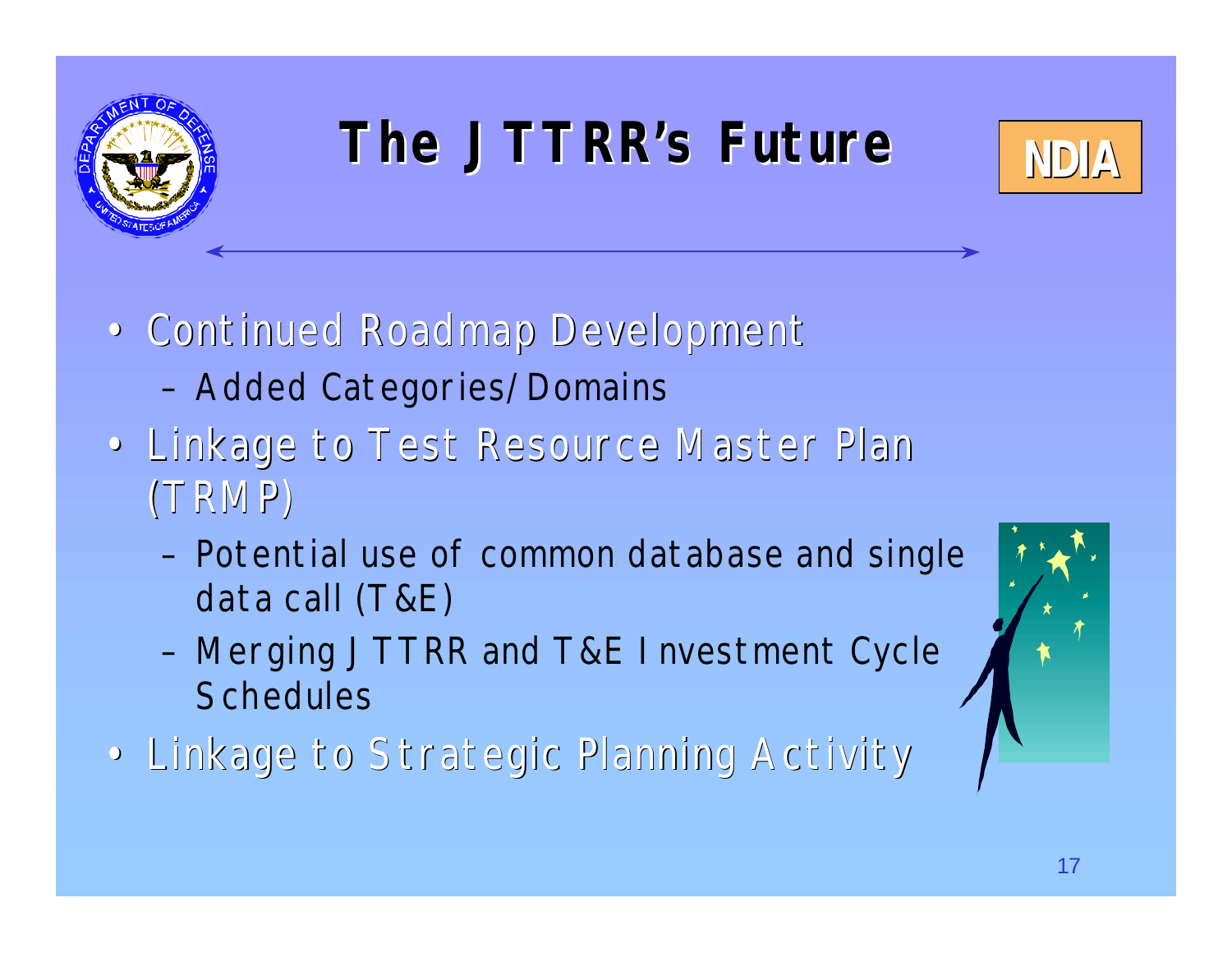

# **A Forum for Addressing These Issues**



**DOT&E, Chair Members ASD, C<sup>3</sup> I DDRE DUSD (Readiness) PDUSD (A&T), Strategic and Tactical Systems Army Training Representative Army T&E Representative Navy Training Representative Navy T&E Representative Air Force Training Representative Air Force T&E Representative Marine Corps Training Representative Marine Corps T&E Representative Joint Staff (J-8) Director, Force Structure, Resources, & Assessments Defense Threat Reduction Agency Defense Intelligence Agency Ballistic Missile Defense Organization Advisors as Required** *Flag / SES level representation* **DTTSG**



- **A senior level focal point for range issues**
	- "Change agent" at heart of test-and-training cooperation dialogue
	- Examines critical test & training range issues, including instrumentation, encroachment, management (funding), and interoperability, provide policy guidance.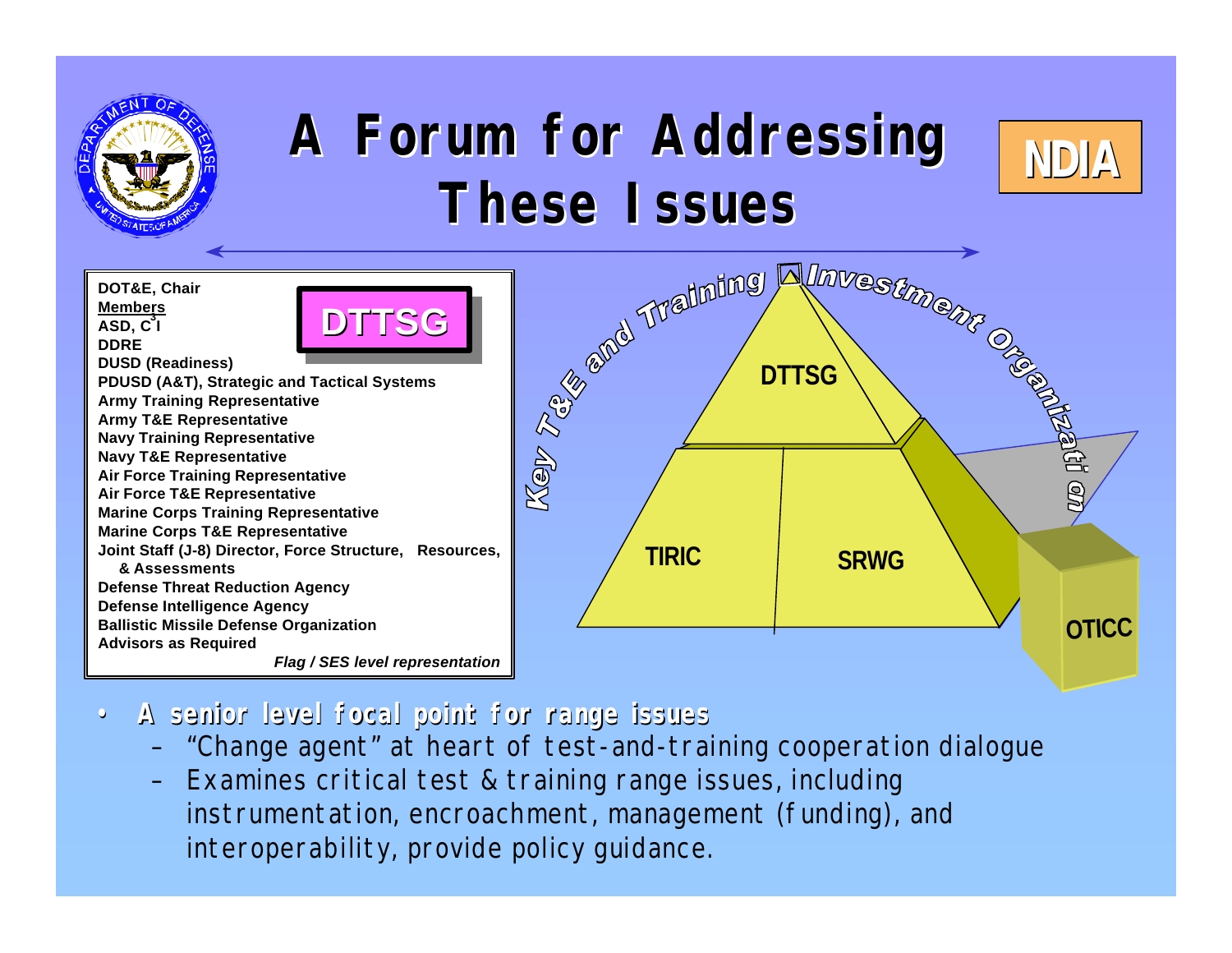

# **In Summary In Summary**



### In the spirit of *Transformation* -

- Service Secretaries, CJCS, JTF Combatant Commanders & OSD are upgrading test and training resources and<br>
facilities to better enable:<br>
- Interoperability and information<br>
assurance testing<br>
- Joint Force Operations<br>
MALLO CONSIDER THE CONDENSITY OF THE CONDENSITY OF THE CON facilities to better enable:
	- Interoperability and information assurance testing
	- Joint Force Operations
- Within OSD Plans are being worked to address:
	- Ensuring ranges and devices are modernized and sustainable
	- Assessing and reporting of Interoperability and Information **Assurance**
	- Acquisition and logistic procedures are being amended & integrated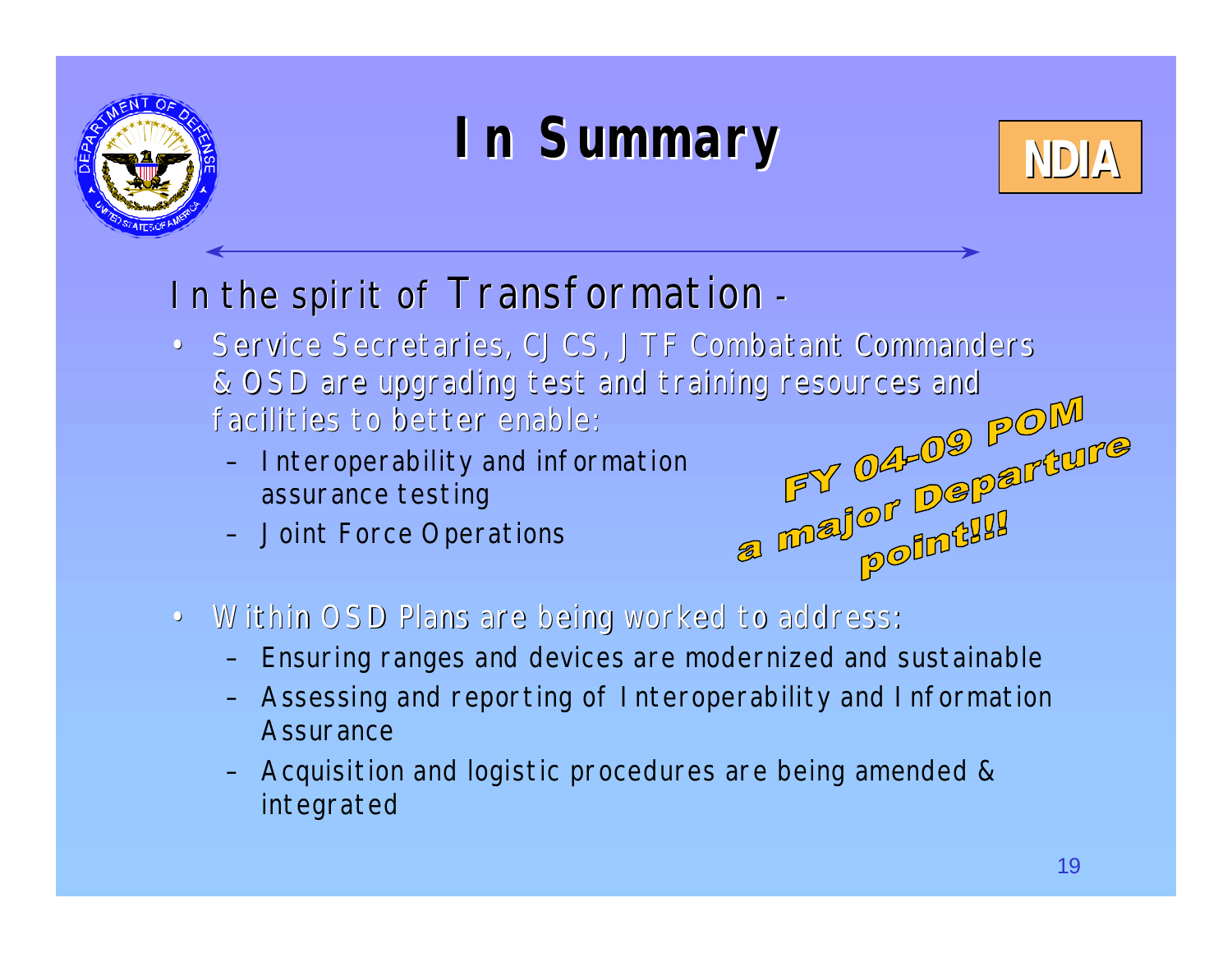

## Points of Contact **NDIA**



- OSD
	- Test: Mr. Parker Horner DOT&E/Ranges & Resources – Chief, Resources (703) 681-4000 Ext 144
	- Training: Mr. John Walsh DUSD(R)RT – Assistant Director for Collective Training Chairman, Training Instrumentation Resource Investment Committee (703) 695-1760
- Support
	- Mr. Lou Husser (703) 681-4000 Ext 163
	- Mr. Steve Seiden (703) 681-4000 Ext 158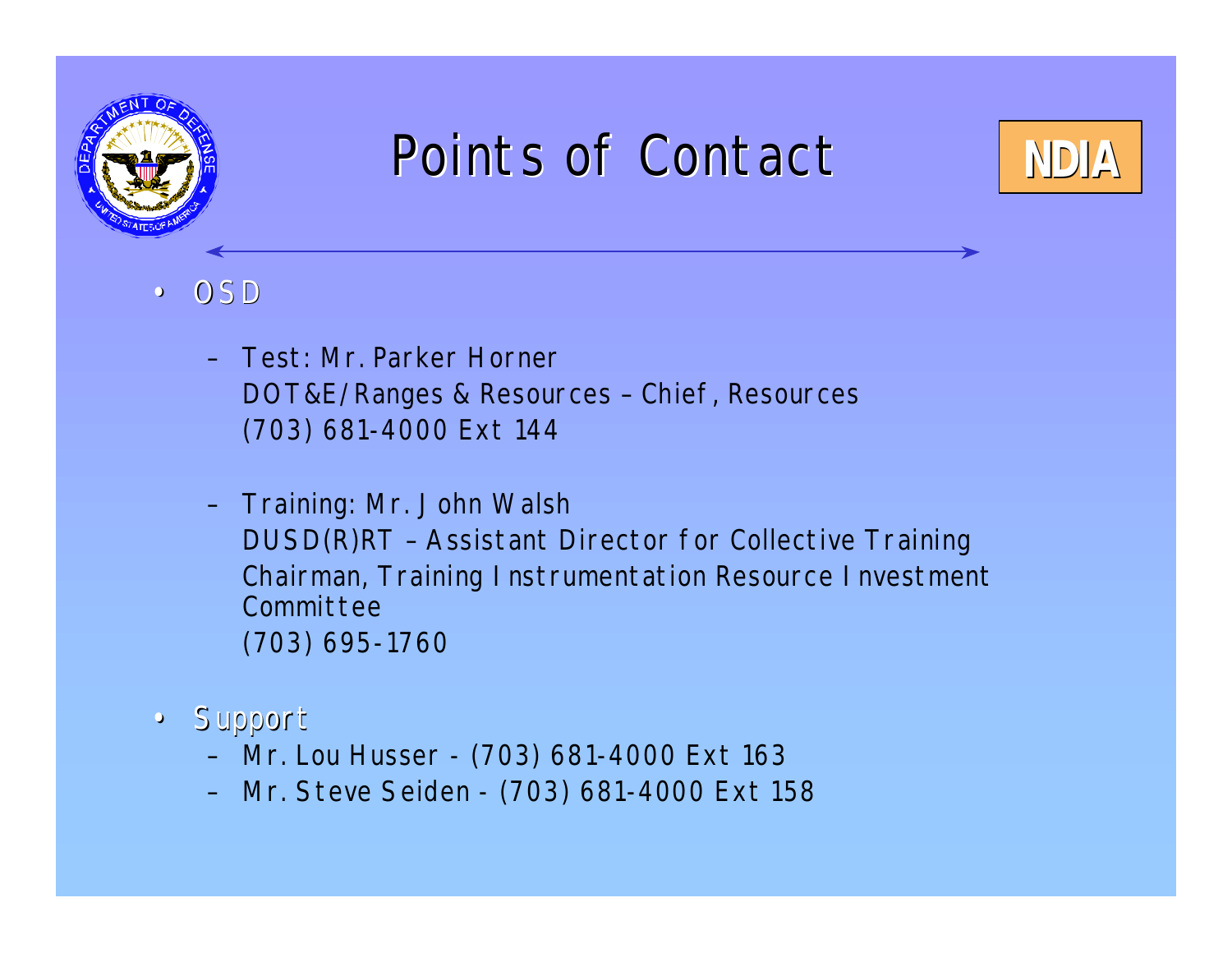



### **BACKUP**

21